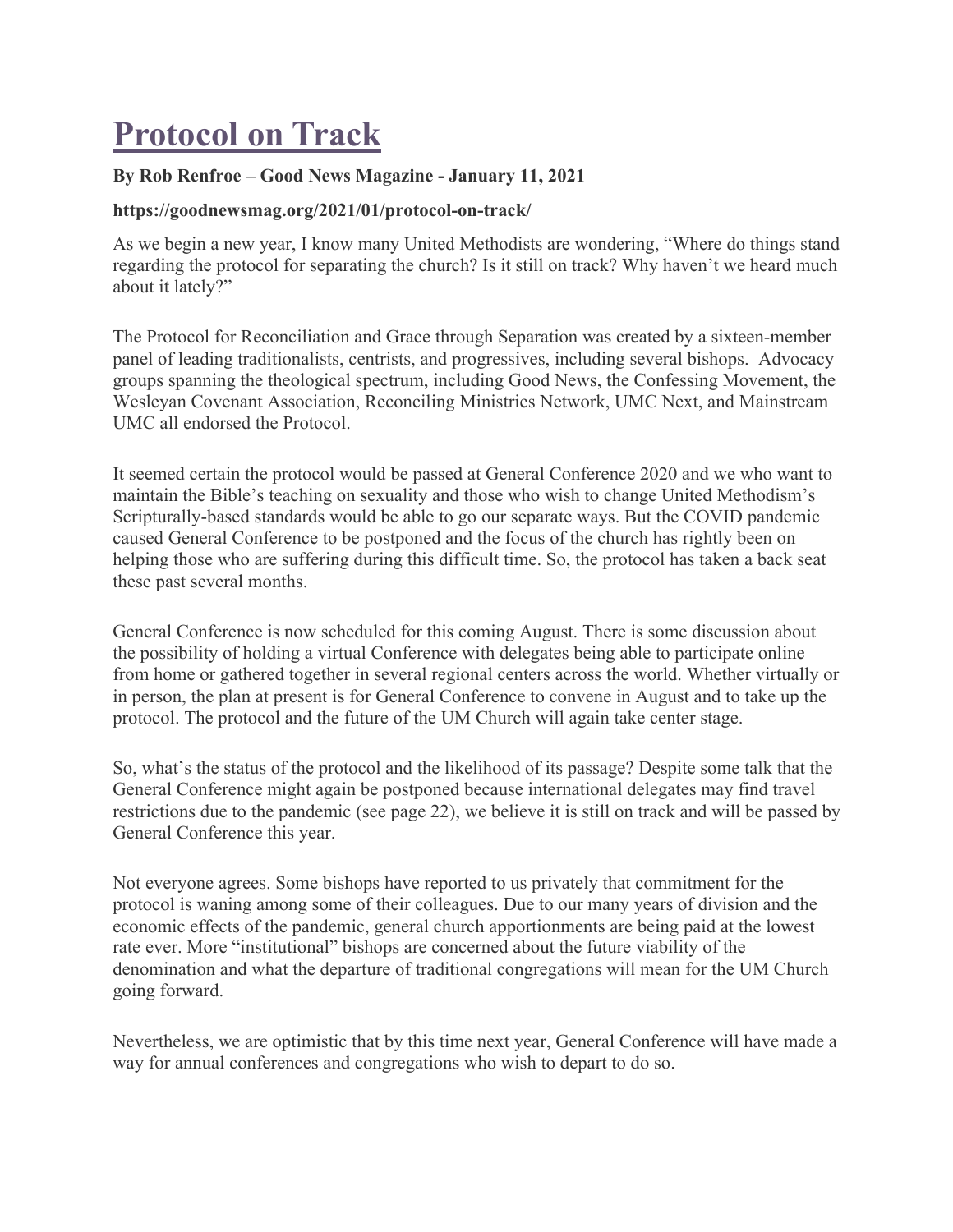No one wants to repeat what happened at the General Conference in St. Louis. Earlier this year Bishop Cynthia Harvey, president of the Council of Bishops, stated her support of the protocol, "We could not continue the harm we were doing to each other; we needed a better way… it became very clear that [separation] was the next step we needed to take."

The pandemic has changed many things, but it has not changed our need to put an end to the fighting and the division that has done so much harm.

The various advocacy groups mentioned above as supporting the protocol have been the ones in the trenches, strategizing, recruiting, organizing, and competing against each other to carry the day at General Conference. None of these groups has stated a change in their commitment to the protocol.

Recently, the Western Jurisdiction, the most liberal in the UM Church, issued a statement under the heading "Where Love Lives." In their press release, Bishop Karen Oliveto, president of the Western Jurisdiction's College of Bishops said, "The Western Jurisdiction is committed to living out our belief that God's church is open to all. The Protocol for Reconciliation and Grace through Separation offers a way forward to begin easing the five decades of pain created by the wounds inflicted on LGBTQ persons by the church."

It appears that the primary group that might work against the protocol's passage is the institutional bishops, who are the same ones who have wanted to deny the depth of our division in the past. They are the ones who have offered the false hope that we could find a way to be one church with two different views of the Bible and competing sexual ethics. And they are starting to create the narrative that now is not the time for separation because the institutional UM Church cannot survive it.

We are optimistic. We believe the protocol is likely to pass. But we are also realistic. The battle is not yet over. Voices opposing separation are likely to surface. Progressives have already been to Africa telling bishops, pastors, and delegates they should remain within the continuing UM Church in order to continue receiving the financial support for their ministries they are accustomed to. (They conveniently ignore the fact that the dramatic decline in apportionment payments is already resulting in cuts to funding for African ministry, and that the departure of many traditionalist American congregations will further diminish the continuing UM Church's ability to financially support ministry in Africa.)

The protocol was negotiated in order to avoid a contentious and litigious separation. Failure to pass the protocol or something like it could result in the acrimonious splintering of the denomination costing millions of dollars in legal fees.

After attending and working for our biblical views at seven past General Conferences, I know nothing is ever certain until the last vote has been taken. I also know how important it is that we remain vigilant and active as we prepare for General Conference.